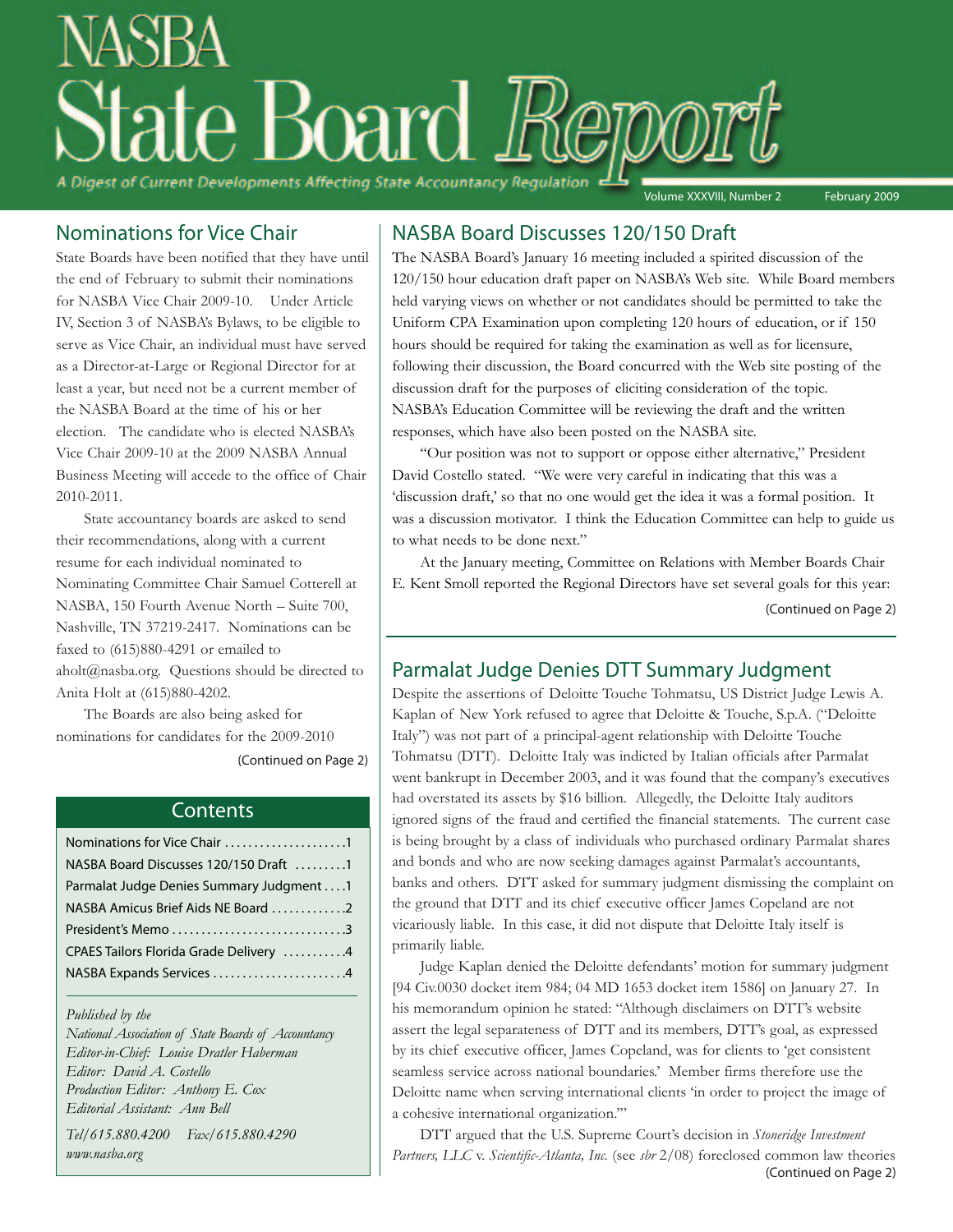## NASBA Amicus Brief Aids NE Board

The Nebraska Board of Public Accountancy's action in the case of Michael P. Walsh was upheld in the Nebraska District Court in a decision filed on January 9, 2009 (Case No. S-07-001083). Plaintiff-Appellant Walsh contended that he was entitled to use the CPA title in performance of tax return preparation services even though he no long held an active registration with the Board. The Board had issued a cease and desist notice to Mr. Walsh when he listed himself as a CPA in an Omaha-area telephone directory. In addition, the Board had received a letter from Mr. Walsh's brotherin-law, who had been impersonated by Mr. Walsh on the telephone to obtain financial information from an insurance company. The Board found Mr. Walsh to have committed a discreditable act for that impersonation. He was reprimanded and placed on probation for three years with the condition he cease using CPA within 30

days on his written materials provided to the public, unless CPA was also accompanied with the disclaimer "inactive registrant."

NASBA filed an *amicus curiae* brief in support of the Board's action. "The heart of NASBA's concern is that the title 'CPA' communicates more than historical accomplishments. The statutory title 'CPA' says that the individual is currently authorized to use the title and complies with all applicable requirements including continuing education and adherence to professional standards and codes of conduct."

The appeals court affirmed the district court's judgment. They stated: "We find no errors in the record reviewed by the district court. The court's decision affirming the order of the Board conforms to the law, is supported by competent evidence, and is neither arbitrary, capricious, nor unreasonable."

## NASBA Board Discusses 120/150 Draft

(Continued from Page 1)

- 1. Continue to urge the boards to fully participate in the Accountancy Licensee Database;
- 2. Support the passage and implementation of mobility legislation in all jurisdictions; and
- 3. Promote the initiatives of NASBA's new Enforcement Practices Committee.

Mr. Smoll noted the Regional Directors are concerned about how the lagging economy is impacting the operations of the state boards and the effect it may have on attendance at NASBA

meetings. He was told there will be scholarships.

Senior Vice President Ken Bishop told the Board that 31 states have passed mobility legislation and 16 have mobility language written for introduction in 2009. Forty-eight jurisdictions now have either passed mobility provisions as described in the Uniform Accountancy Act's Section 23, or introduced such bills, or their board has voted in favor of such legislation. Chief Operating Officer Joe Cote reported that 18 states are fully participating in the Accountancy Licensee Database and nine more have agreed to have their information added.  $\blacklozenge$ 

# Parmalat Judge Denies Summary Judgment

#### (Continued from Page 1)

of secondary liability for Exchange Act claims. Judge Kaplan concluded that decision did not deal with the question presented in this case: "whether a principal is liable vicariously for an Exchange Act violation committed by its agent acting within the agent's scope of employment."

The judge concluded that DTT exercised substantial control over the manner in which its member firms conducted their professional activities, controlled the acceptance and rejection of engagements by member firms and required use of the company's name, and played a substantial role in the legal and risk management affairs of its member firms. He pointed out, "DTT's Professional Practice Manual states that 'differences of opinion between Member Firms…should be resolved' by referring matters 'to the Chairman and Chief Executive for resolution.' Moreover, there is evidence that DTT exercised that authority in the specific context of the Parmalat engagement."

So the case continues.... ♦

# Nominations for NASBA Vice Chair

(Continued from Page 1)

NASBA Board of Directors and for the NASBA Nominating Committee. Nominating Committee recommendations should be sent to Mr. Cotterell by Friday, May 16, and for Regional Directors and Directors-at-Large by Friday, May 23. State Boards in the Great Lakes, Mountain, Northeast and Southwest Regions are being asked for nominations for their Region's member and alternate to serve on the Nominating Committee for two years. Elections for these positions will be held during the June 2009 Regional Meetings. All of the member boards are being asked for nominations for the Board of Directors, with the Nominating Committee selecting a slate of officers on June 19, and the election of officers taking place at the Annual Business Meeting on November 3 in Scottsdale, AZ. ♦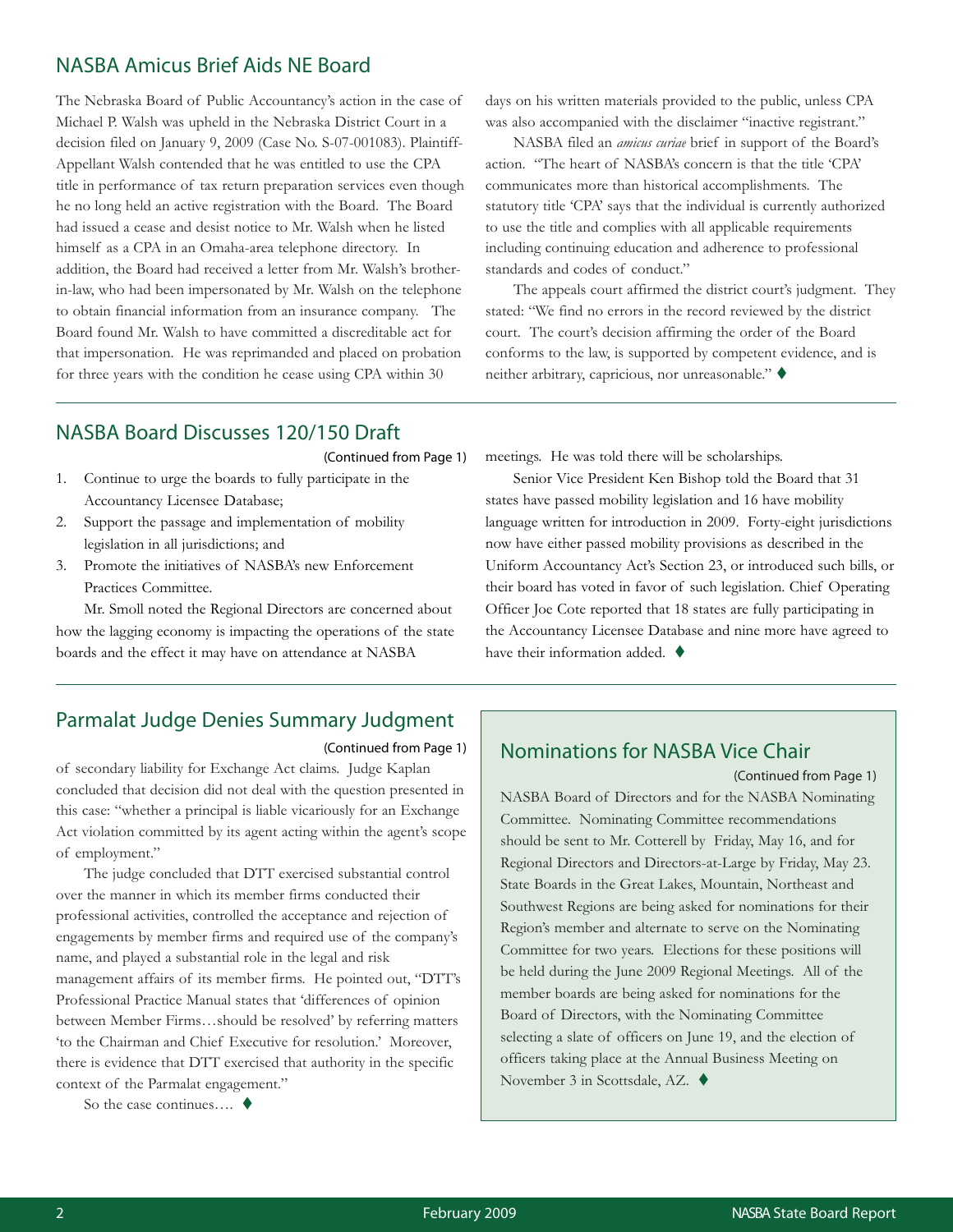# President's Memo

# **Standing Together to Stand Alone**

This month our country is celebrating the 200th anniversary of the birth of an extraordinary man, Abraham Lincoln. Besides having vision, leadership strength and verbal acumen, he possessed a sense of humor. For example, when he and his diminutive wife were presented to an audience, he would frequently quip, "Well here is the long and the short of it."

The long and the short of it for this month's memo is: States suffering from the recession are looking for ways to trim their budgets, with boards of accountancy seen as likely places to make cuts. And the short of it is NASBA is here to support the state boards. We have seen governors propose drastic measures in California, Connecticut and Washington, to just name a few states. NASBA is ready to assist the boards with letters, testimonies and scholarships.



Costello

What follows are excerpts from the letter we sent to Washington Governor Christine Gregoire on January 20. We wrote in support of allowing the Washington State Board of Accountancy to remain a stand-alone agency reporting directly to the Governor.

"A principal best practice among boards of accountancy is the stand-alone, non-consolidated organizational structure. This noncentralized approach to regulating CPAs and other licensees is the most efficient, most effective, and most sensitive to the public interest.

"Decades ago, professional boards had little regulatory authority and were strictly license-issuing agencies. From the 1920s to the 1970s, many states consolidated the professional boards along with many other licensing entities because, at that time, there was no perceived difference between issuing a professional license and a fishing license. However, the complexities of financial reporting and the opinion of licensed auditors on the presentation of financial statements have largely contributed to the public's expectation that accountancy regulatory boards are involved not only in licensing of CPAs, but also their competency, professional conduct, and quality of service. It is NASBA's opinion that accountancy boards which are stand-alone agencies meet the public's expectations and needs in a more responsive, quality and professional manner. Currently, there are 23 consolidated, centralized boards. The other 32 accountancy boards are stand-alone, more autonomous, and more financially independent.

"In a landmark report (Final Report of the Advisory Committee on the Auditing Profession to the U.S. Department of the Treasury) dated October 6, 2008, the Department of the Treasury's Advisory Committee On The Auditing Profession made the following recommendation and comments:

**'Urge the states to create greater financial and operational independence of their state boards of accountancy.**

**The Committee is concerned about the financial and operational independence of state boards of accountancy from outside influences, such as other state agencies, and the possible effect on the regulation and oversight of the accounting profession. A number of state boards are under-funded and lack the wherewithal to incur the cost of investigations leading to enforcement. In addition, some state boards fall under the centralized administrative "umbrella" of other state agencies and lack control of financial resources and/or operational independence necessary to carry out their mandate of public protection.'**

"It should be kept in mind that the above recommendation and comments were made after months of testimony, deliberation, and debate by accounting, insurance, and financial professionals and leaders from industry, government and academia.

"State boards separately funded and structured (non-consolidated) have led in responding to major national financial failures within their respective states. It was the Texas State Board of Accountancy which acted quickly and effectively to terminate the practice rights of the auditor of Enron. Other separately-structured boards have conducted themselves in similar fashion responding to the public's expectations and continuing to build confidence in regulation that protects the public interest without being mired in needless red tape.

"In our states and in our country, we are experiencing a crisis of confidence in government and its regulators. With the financial meltdown, the bailouts, and a myriad of confusing 'solutions,' the public is incensed about the keepers of the trust and the watchdogs over the processes intended to guard against the disasters we've all witnessed and been a part of. I would respectfully submit that this is not the time to lessen the strength and effectiveness of your State Board of Accountancy. "

The long and the short of it is: We stand together to promote the state boards functioning as stand-alone agencies. *Ad astra, Per aspera*

Havila Catel

— *David A. Costello, CPA President and CEO*